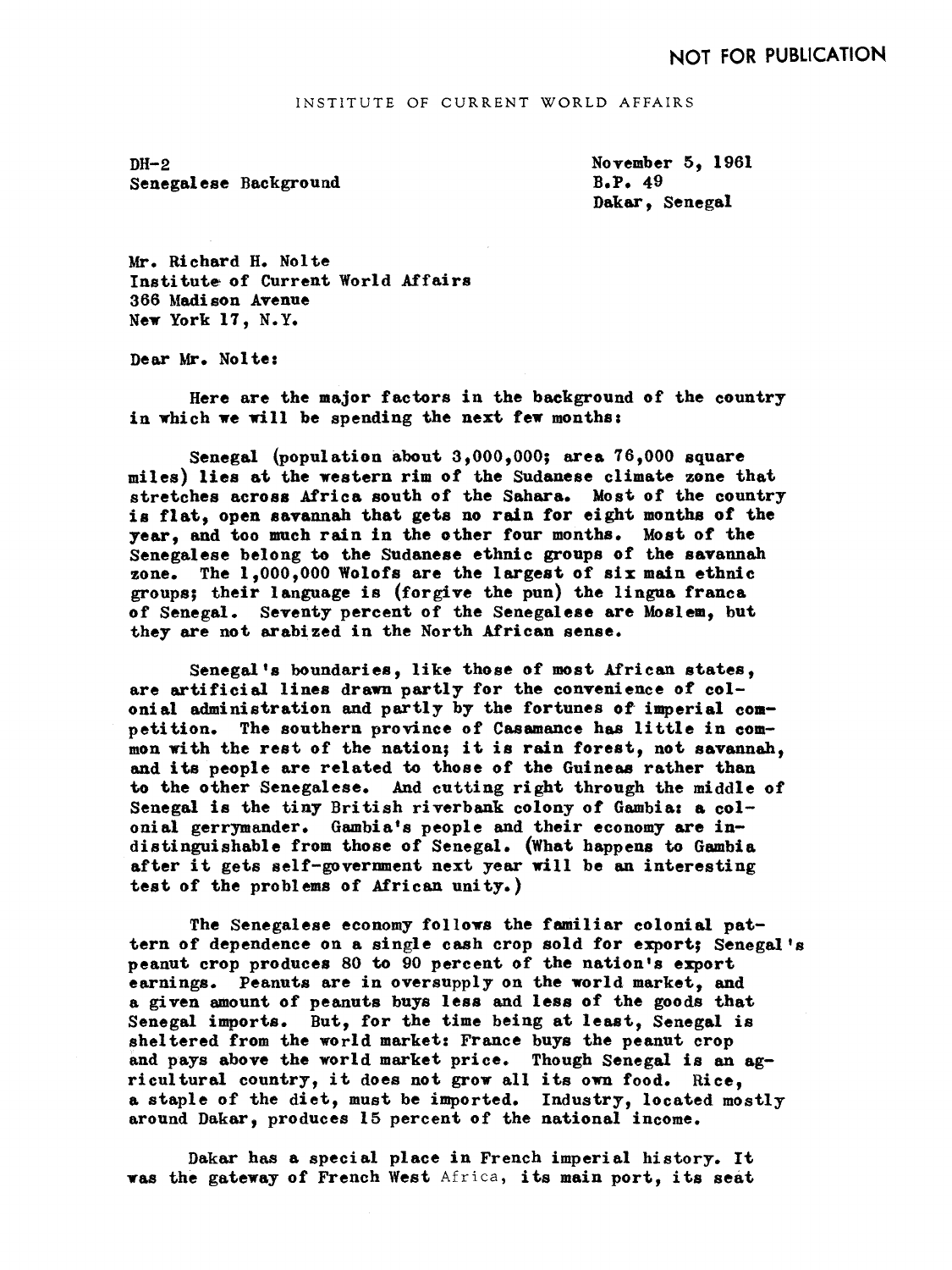of government, a town that boomed when the French started investing heavily here after World War II. Most of French Africa below the Sahara was under effective French rule for little more than half a century but the French were on the coast of Senegal in the middle of the 17th Century. There is a class of Senegalese. residents of Dakar and three other coastal towns who received French citizenship in 1848 (a century before the rest of Senegal and the rest of French West Africa), who have been attending French schools since the  $1850'$ s, and who are considered - by themselves and by other Africans  $-$  to have been uniquely influenced by French culture. But most of Senegal did not come under French rule until the great wave of conquest in the second half of the 19th Century. So a Senegalese historian working on pre-colonial African civilization was able to interview his grandmother, just a few years ago, on life before the French came. And a thirty-year-old woman can recall the stories told by her grandfather, a Moslem chief about his defeat by the French.

Dakar's central position under the French has proved to be a mixed blessing since the breakup of French West Africathe "balkanization" resented by many Africans. In 1956, France divided French West Africa (population  $20,000,000$ ) into eight countries no one of them having a population of more than  $4,000,000$ . Dakar was left as a great head with a little body, like Vienna after World War I. Grandiose government buildings, huge port installations, a railroad that runs nowhere  $(1)$ , a university too large for the nation's present needs, and, most of all, a hothouse urban economy heavily dependent on France  $$ this was part of Senegal's heritage from the breakup of West Africa and its aftermath. In 1960, Senegal promoted the Mali Federation with the French Sudan (now Mali), but the federation collapsed after four months. Thus the country that perhaps had the most to gain from unity was left relatively isolated in the politics of West Africa: this is the irony of Senegal's recent history.

Senegal also was the breeding ground of "negritude"  $$ the cultural movement, started a generation ago, that sought to assert the African personality in response to the French ideal of assimilation, of creating black Frenchmen. The leader of this movement is, of course, Leopold Sedar Senghor, the poet-philosopher-philologist-professor-politician who is President.of Senegal. What is the African personality that negritude asserts? Recently Senghor de fined it as "a sense of community and a sense of rhythm". (Rhythm in living, not just keeping time to a drum.)

The average age of the members of the Senegalese government - Senghor and his 16 cabinet ministers - is just under  $45$  $\frac{1+1}{1}$ <br>(1) The line from Dakar to Bamako, capital of Mali, which has

 $+$  +  $+$  +  $+$  +  $+$  +  $+$  +  $+$  +  $+$  +  $+$  +  $+$  +  $+$  +  $+$  +  $+$  +  $+$  +  $+$  +  $+$  +  $+$  +  $+$  +  $+$  +  $+$  +  $+$  +  $+$  +  $+$  +  $+$  +  $+$  +  $+$  +  $+$  +  $+$  +  $+$  +  $+$  +  $+$  +  $+$  +  $+$  +  $+$  +  $+$  +  $+$  +  $+$  +  $+$  +

been closed at the border since the Federation collapsed..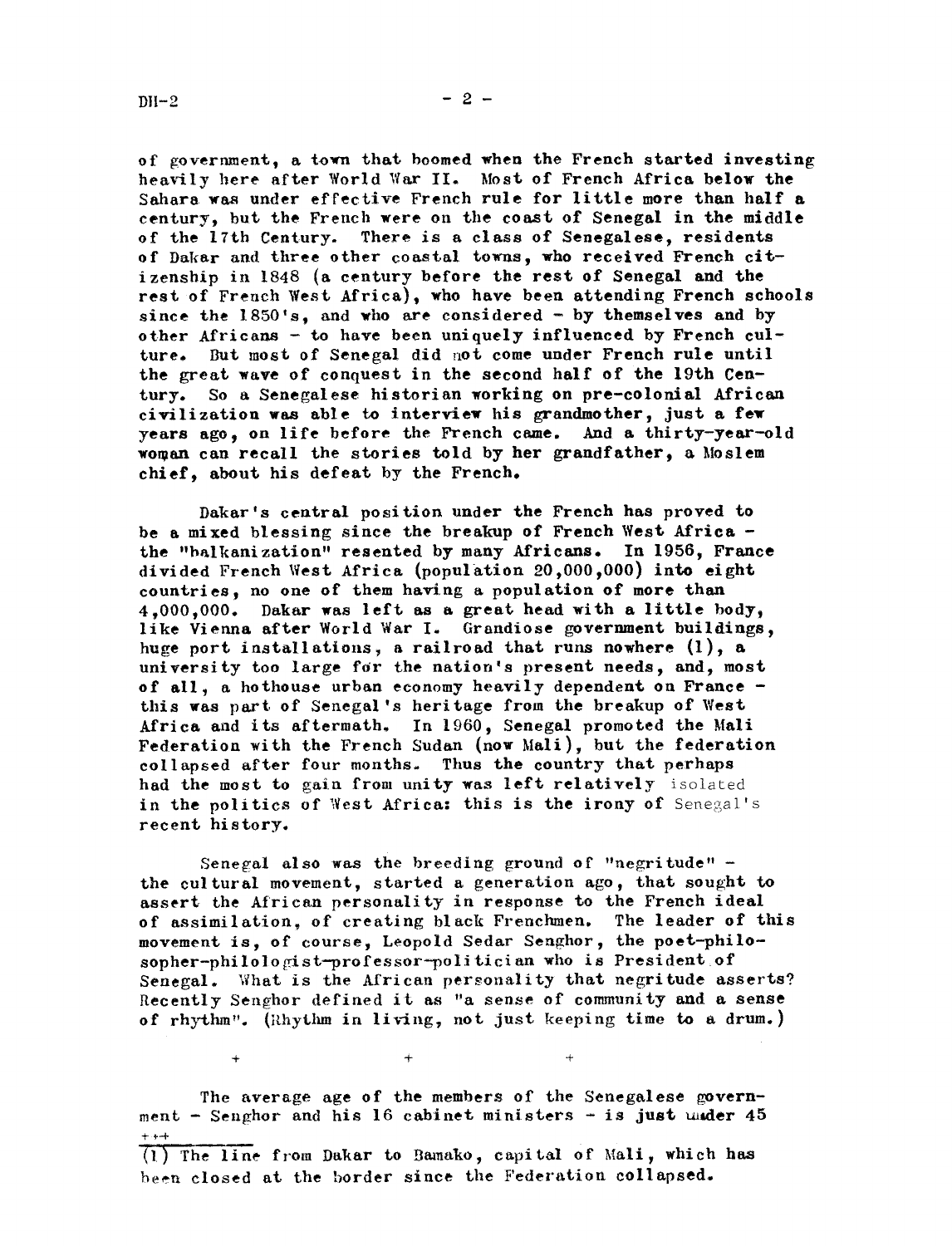$DH-2$ 

years. Not old, certainly, but, in African terms, older than it seems. For political and social life have changed with dizzying speed over the past twenty years. It was only yesterday, after all, that colonial rule in Africa seemed eternal. So a few years' difference in age can make a revolutionary difference in the climate of opinion (and opportunity) in which a Senegalese politician was raised. This is particularly true of the French-educated elite, to which all the ministers belong. (There are men outside the cabinet who are more important politically than most ministers, and many of them are not part of the educated elite. But I think the point is still valid.)

The men now in office and their eventual successors can be divided logically into three generations: those who arrived at political awareness before the watershed of World War II; those who. came on between the war and the transition to independence (1958-1960); and those who have been coming on since independence.

By this classification, all the members of the cabinet, except two borderline cases of  $35$ , belong to the prewar generation. Senghor, at 55, is the oldest; the Prime Minister, Mamadou Dia, is 51. In the days when this generation was formed, independence was at best a distant dream, politics operated within the framework of French rule, good jobs for educated Africans were scarce in business and in government (except teaching). Senghor earned his living as a professor in France, and Dia was a school teacher and superintendent. The cabinet includes five other ex-teachers, four lawyers, four doctors or veterinarians, a labor leader, a bureaucrat and a journalist.

The next generation (now about 25 to 35 years old) was formed in an era when independence became first an issue, then an imminent prospect  $(1958)$ , finally a fact  $(1960)$ . This was not the only change: urban population boomed, new job opportunities opened up in government, it became easier to get an education. This generation was educated, went out to work and started in politics under French rule! but they could see, with increasing clarity, that the French were on their way out. The opposition to the Senghor government is led by members of this generation. In the opposition are some of the nation's best-known intellectuals (after Senghor himself): the geographer Assane Seck, who was jailed recently, and the historians Abdoulaye Ly and Cheikh Anta Diop. This same generation holds many of the upper and middle jobs in the government. One hears, in this group, a lot of grumbling against the government; but it is hard to say how important it is. What does seem clear, though, is that political issues find the educated elite divided by generations.

The next generation is, of course, coming on under very different circumstances. They are opening their political eyes